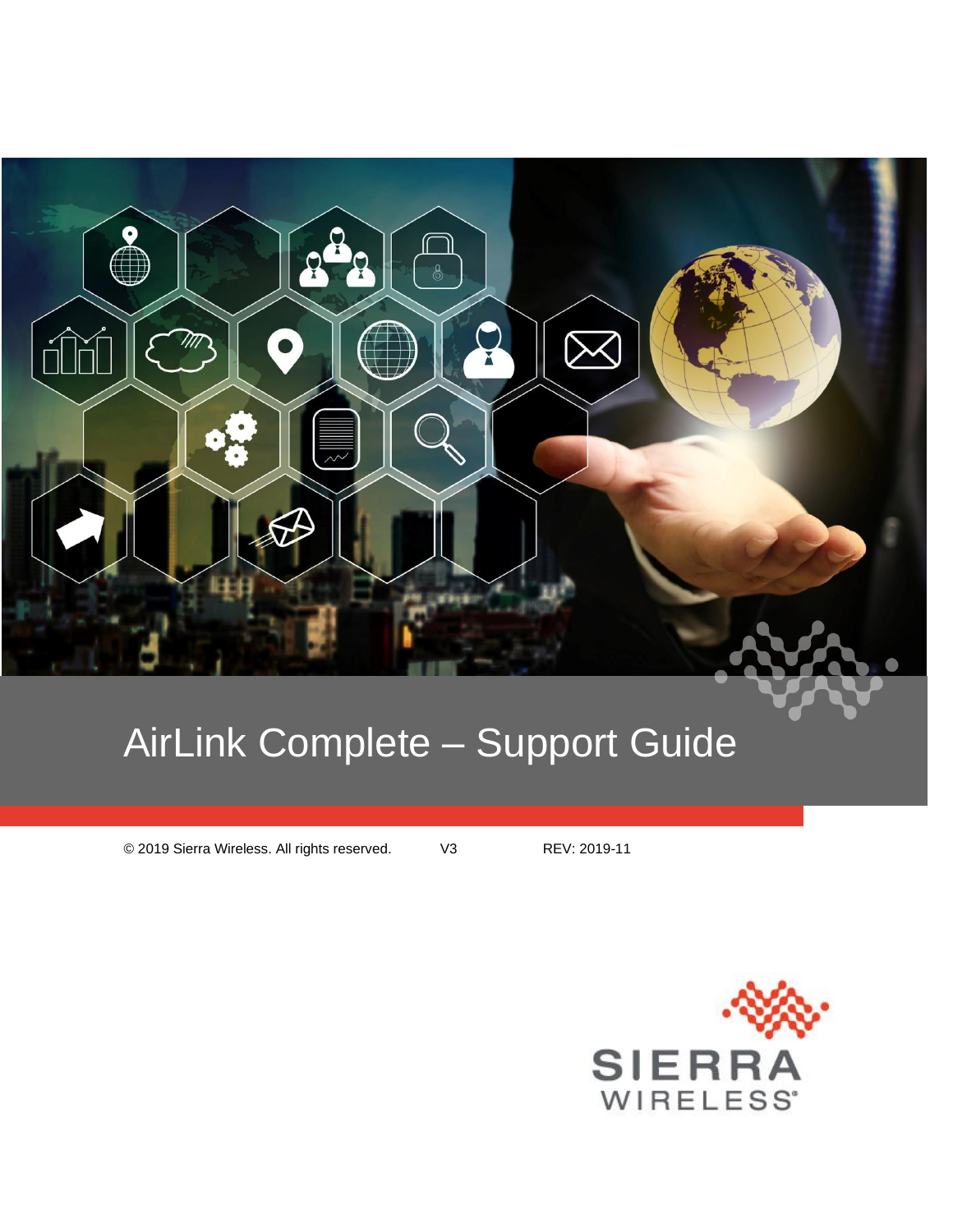# Contact Information

| <b>Method</b> | <b>Description</b>                                                                                                                                                                                                                                                       | <b>Details</b>                                                                                                                                                                                                                             |
|---------------|--------------------------------------------------------------------------------------------------------------------------------------------------------------------------------------------------------------------------------------------------------------------------|--------------------------------------------------------------------------------------------------------------------------------------------------------------------------------------------------------------------------------------------|
| Web:          | For less urgent issues where an immediate<br>response is not needed or for issues with a<br>lot of complex detail that are better<br>communicated in writing.<br>If an issue is urgent, please follow-up with a<br>phone call and quote the Web Portal ticket<br>number. | Browse to:<br>https://www.sierrawireless.com/support/<br>Your Web Portal Password is required for<br>Login                                                                                                                                 |
| Phone:        | For urgent issues that need immediate<br>attention and for quick questions that need<br>quick answers, AirLink Complete customers<br>get access to dedicated, technical support<br>by phone 24 hours a day, seven days a<br>week.                                        | <b>North America:</b><br>Toll Free: 1-877-687-7795<br>$\bullet$<br>Toll Number: 1-760-437-8058<br><b>International Toll-Free Numbers</b><br>Australia: 1800 958 313<br>France: 0805 62 00 32<br>$\bullet$<br>United Kingdom: 0800 031 8179 |

Consult our website for up-to-date product descriptions, documentation, application notes, firmware upgrades, troubleshooting tips and press releases: [www.sierrawireless.com](http://www.sierrawireless.com/)

# Document History

| <b>Version</b> | Date              | <b>Updates</b>                                                                               |  |
|----------------|-------------------|----------------------------------------------------------------------------------------------|--|
| 001            | January 1, 2019   | Creation of original document                                                                |  |
| 002            | June 6, 2019      | Updated to add international support telephone information.                                  |  |
| 003            | November 13, 2019 | Clarified that Airlink Complete customers can opt-out of ALMS at the time of<br>registration |  |
|                |                   |                                                                                              |  |
|                |                   |                                                                                              |  |
|                |                   |                                                                                              |  |
|                |                   |                                                                                              |  |

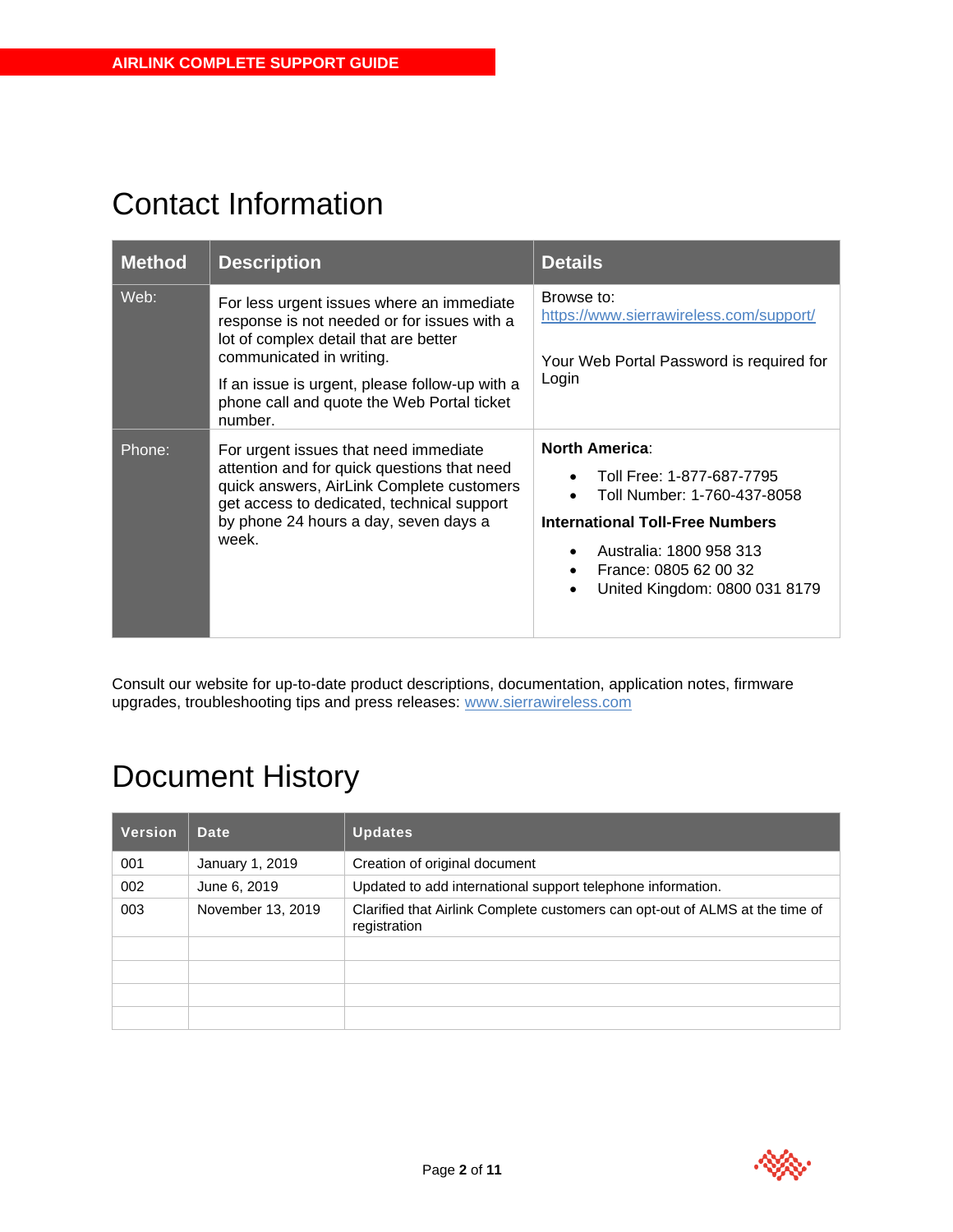# AirLink Complete Support Guide

# <span id="page-2-0"></span>**Contents**

| Every AirLink Gateway and Router Comes with the Industry's Best Coverage 4 |  |
|----------------------------------------------------------------------------|--|
|                                                                            |  |
|                                                                            |  |
|                                                                            |  |
|                                                                            |  |
|                                                                            |  |
|                                                                            |  |
|                                                                            |  |
|                                                                            |  |
|                                                                            |  |
|                                                                            |  |

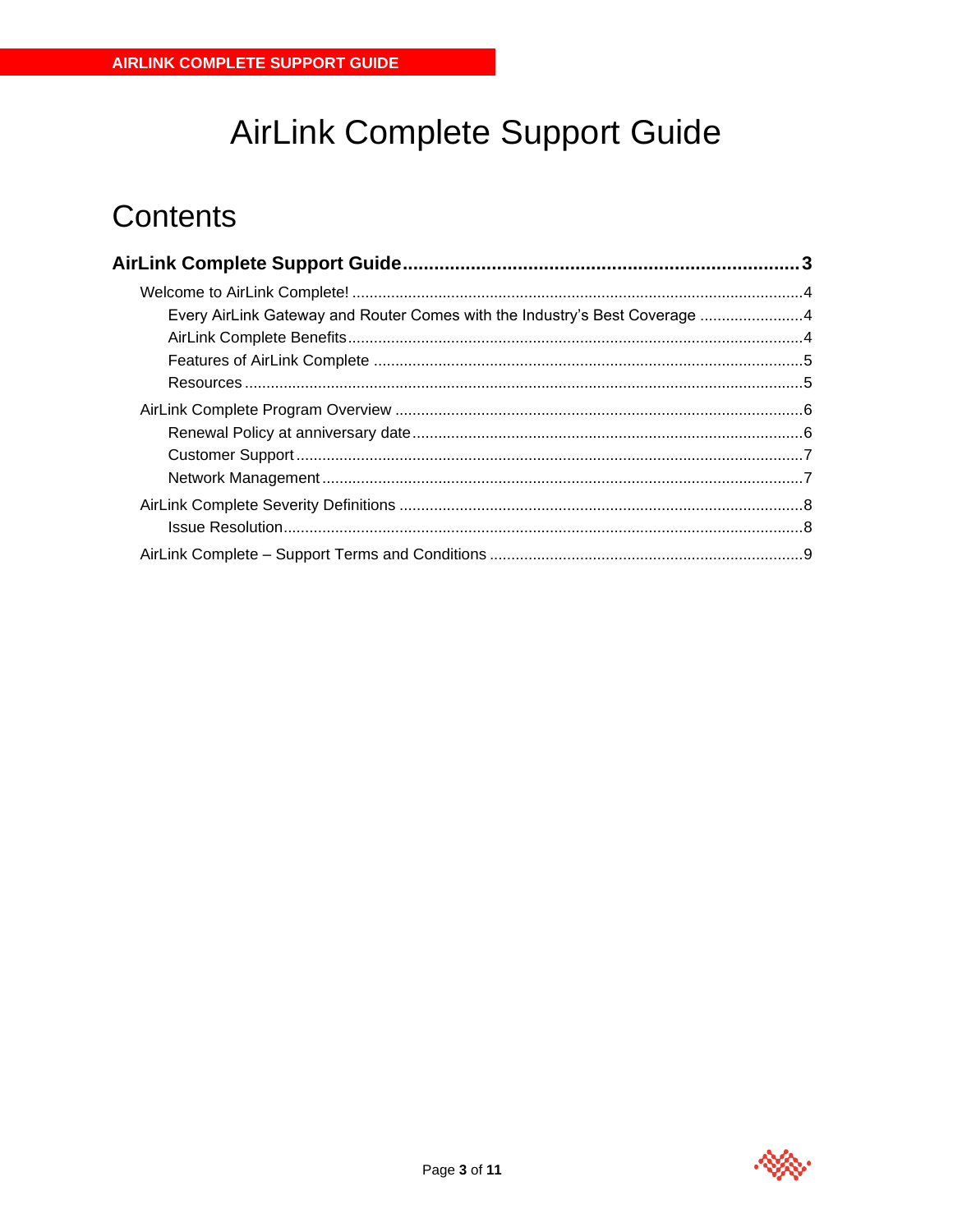# <span id="page-3-0"></span>Welcome to AirLink Complete!

Sierra Wireless offers a range of intelligent routers, gateways and management solutions that allow organizations to keep mission critical workers and assets connected to the enterprise. Our networking solutions provide persistent connectivity, location-based services and remote monitoring, to improve productivity and customer service.

#### <span id="page-3-1"></span>**EVERY AIRLINK GATEWAY AND ROUTER COMES WITH THE INDUSTRY'S BEST COVERAGE<sup>1</sup>**

We believe that our hardware products come with the best coverage in the industry, and AirLink Complete enables you to extend this coverage over the life of your devices.

Sierra Wireless stands behind its products with the best out-of-the-box warranty available. All AirLink wireless routers or gateways include:

- One year of free access to AirLink Complete
	- o One year of free Support over the phone or online
	- o One year of free access to AirLink Management Service (ALMS), our cloud-based Network Management solution to assist with remote deployment, configuration and upgrades – Note: customers can choose to opt-out of ALMS at registration time-

In addition to the first year of AirLink Complete included, AirLink routers come by default with:

- Three (3) year hardware warranty
- Free firmware updates for the life of the device, available on release
- Free access to [the Source](http://source.sierrawireless.com/) for all technical documentation and software downloads
- Accelerated Replacement Program (ARP) (see below) for hardware purchased through participating Resellers

After the first year, Customers may choose to continue to purchase AirLink Complete to retain the full benefits of the product as described in this document. Alternatively, Customers may choose to add-on Advanced Reporting and Analytics (ARA), downgrade to ALMS alone or not to continue with any Sierra Wireless network management or support products.

The AirLink Complete offerings are tailored to give your organization the right level of coverage and deliver the peace of mind that an investment in Sierra Wireless products is supported by the team that knows them best. However, should AirLink Complete not be right for you, please don't hesitate to contact your authorized Sierra Wireless Reseller to review further alternatives.

#### <span id="page-3-2"></span>**AIRLINK COMPLETE BENEFITS**

- Cost-effective way to ensure your mission critical infrastructure operates at peak efficiency
- Rapid response to service requests, managed through an online ticketing system
- Predictable cost of maintenance of your fleet of routers and gateways
- Simplify the process of upgrading and managing configurations remotely

<sup>1</sup> Products covered include the AirLink MP70, AirLink RV50 Series, AirLink LX60 Series, AirLink LX40 Series, AirLink GX450 Series and AirLink ES450 Series routers and gateways.

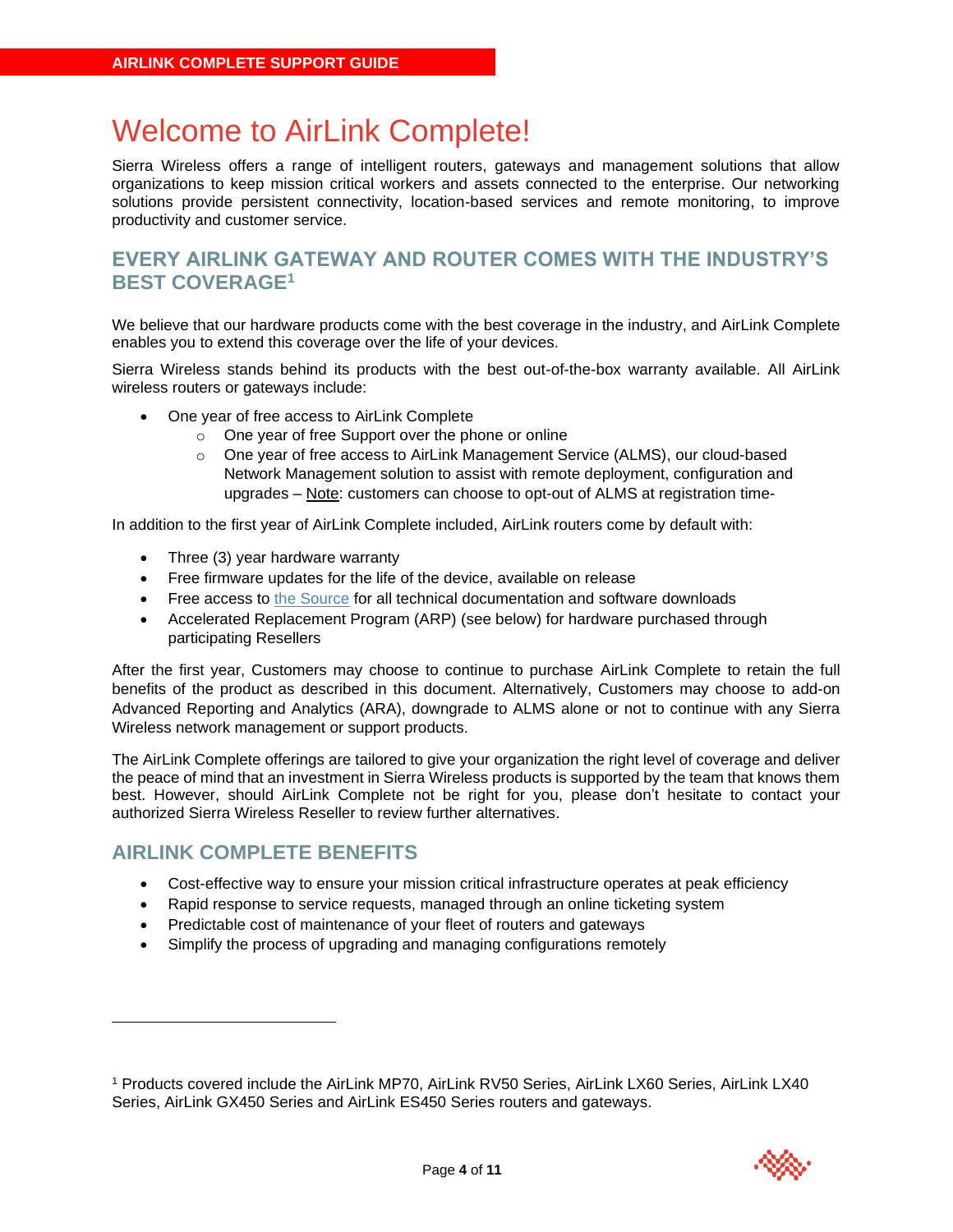### <span id="page-4-0"></span>**FEATURES OF AIRLINK COMPLETE**

AirLink Complete is developed for customers with large mission-critical applications that need the highest level of support available. Combining responsive customer support with cloud-based network management tools, extended hardware support and on-going enterprise network support, AirLink Complete is a comprehensive offering delivered by Sierra Wireless experts.

- Full access to dedicated Sierra Wireless technical support professionals
- Online ticket submission and tracking
- Continued access to ALMS cloud-based Network Management solution with or without ARA
- Extension of hardware warranty if AirLink Complete is maintained through years 4 and 5 from purchase.

#### **AirLink Complete Term Duration**

AirLink Complete is available as an annual renewal and is available to Customers as long as they continue to operate the devices. Irrespective of the AirLink Complete term purchased by a Customer, warrantyrelated features of AirLink Complete will not extend beyond a maximum term of 5 years from the original date of purchase of the AirLink router or gateway.

#### <span id="page-4-1"></span>**RESOURCES**

AirLink Complete Overview: [https://www.sierrawireless.com/products-and-solutions/routers](https://www.sierrawireless.com/products-and-solutions/routers-gateways/airlink-complete/)[gateways/airlink-complete/](https://www.sierrawireless.com/products-and-solutions/routers-gateways/airlink-complete/)

AirLink Complete registration page:<https://sierrawireless.com/complete/register/>

AirLink Customer Support Portal login:<https://customercommunity.sierrawireless.com/s/login/>

The Source:<http://source.sierrawireless.com/>

ALMS Login:<https://airvantage.net/login>

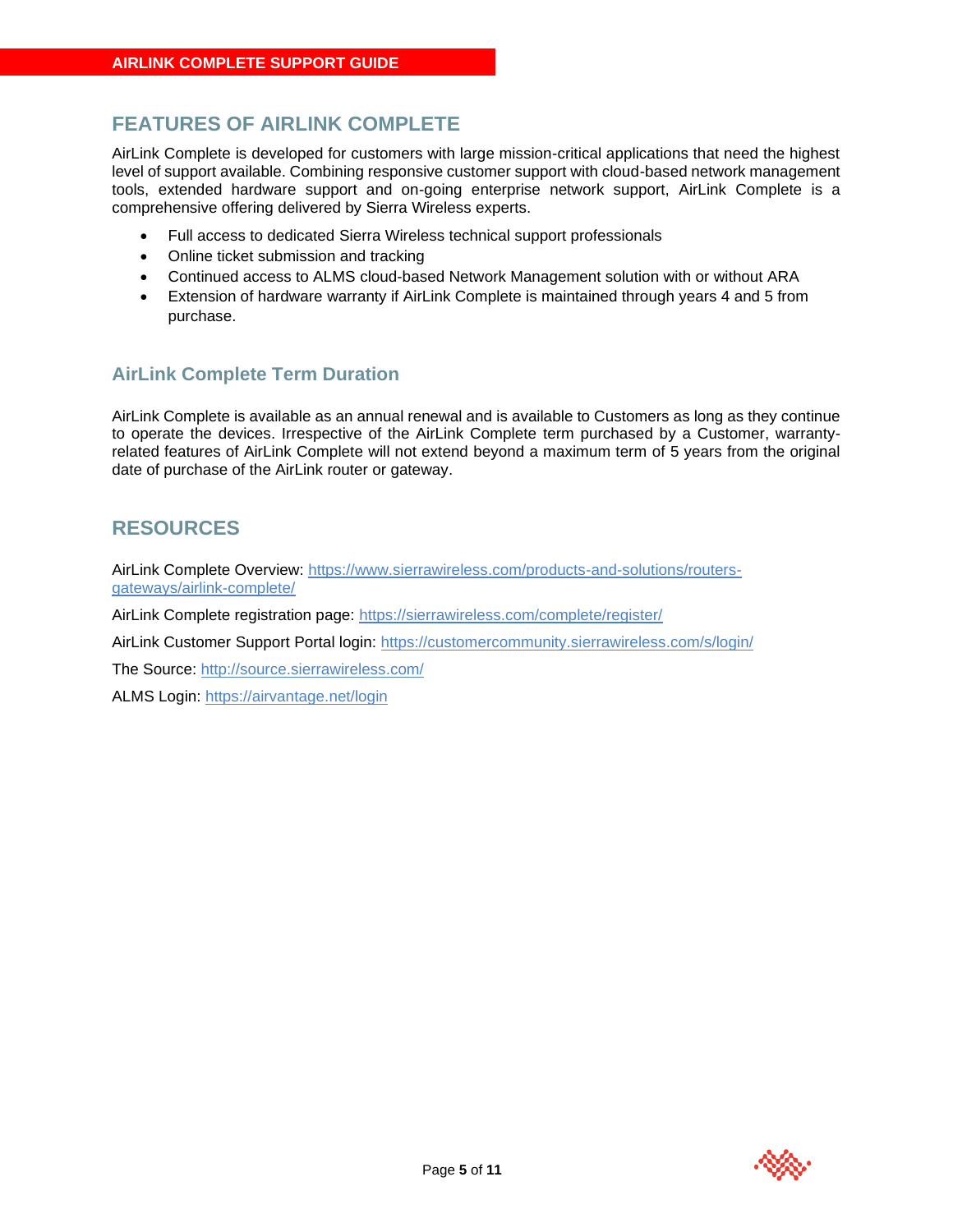# <span id="page-5-0"></span>AirLink Complete Program Overview

Supported AirLink gateways and routers benefit from one year of AirLink Complete included in the purchase price. AirLink Complete includes Sierra Wireless Support and access to ALMS (opt-out option provided for customers worried about Cloud based network management solution).

In the second year and beyond, Customers may choose to renew AirLink Complete to extend their coverage for additional years.

| <b>Service Level</b>                                       | <b>AirLink Complete</b>               |
|------------------------------------------------------------|---------------------------------------|
| <b>Supported Devices</b>                                   | AirLink LX, LS, ES, GX, RV, MP Series |
| Self-service Customer Support Portal                       | ⊠                                     |
| 24 x 7 Telephone Technical Support                         | ⊠                                     |
| Service Level Targets                                      | ⊠                                     |
| <b>Extended Emergency Support</b>                          | ⊠                                     |
| <b>Network Management</b>                                  |                                       |
| Network Management Included                                | <b>ALMS</b>                           |
| Extended hardware warranty (max. 5 years from<br>purchase) | ⊠                                     |
| Add-on                                                     |                                       |
| Advanced Reporting and Analytics (ARA)                     | Paid option                           |

## <span id="page-5-1"></span>**RENEWAL POLICY AT ANNIVERSARY DATE**

The AirLink Complete minimum purchase duration is one year. We understand that many customers will purchase devices on an on-going basis, and that there will be a desire to synchronize renewal periods for groups of devices to make managing devices easier.

At the first renewal date in your fleet of devices (your anniversary date), Sierra Wireless will work with you and your Partner to synchronize all devices' AirLink Complete subscription to that date, and we will prorate the AirLink Complete fees (potentially for periods of less than one year) to enable all your devices to renew at the same time moving forward. The prorated rate will be based on a monthly rate, consistent with the term of your AirLink Complete Agreement.

If you allow support for your devices to expire and want to renew your AirLink Complete at some time in the future, you will be responsible for retroactive payment of the AirLink Complete fees.

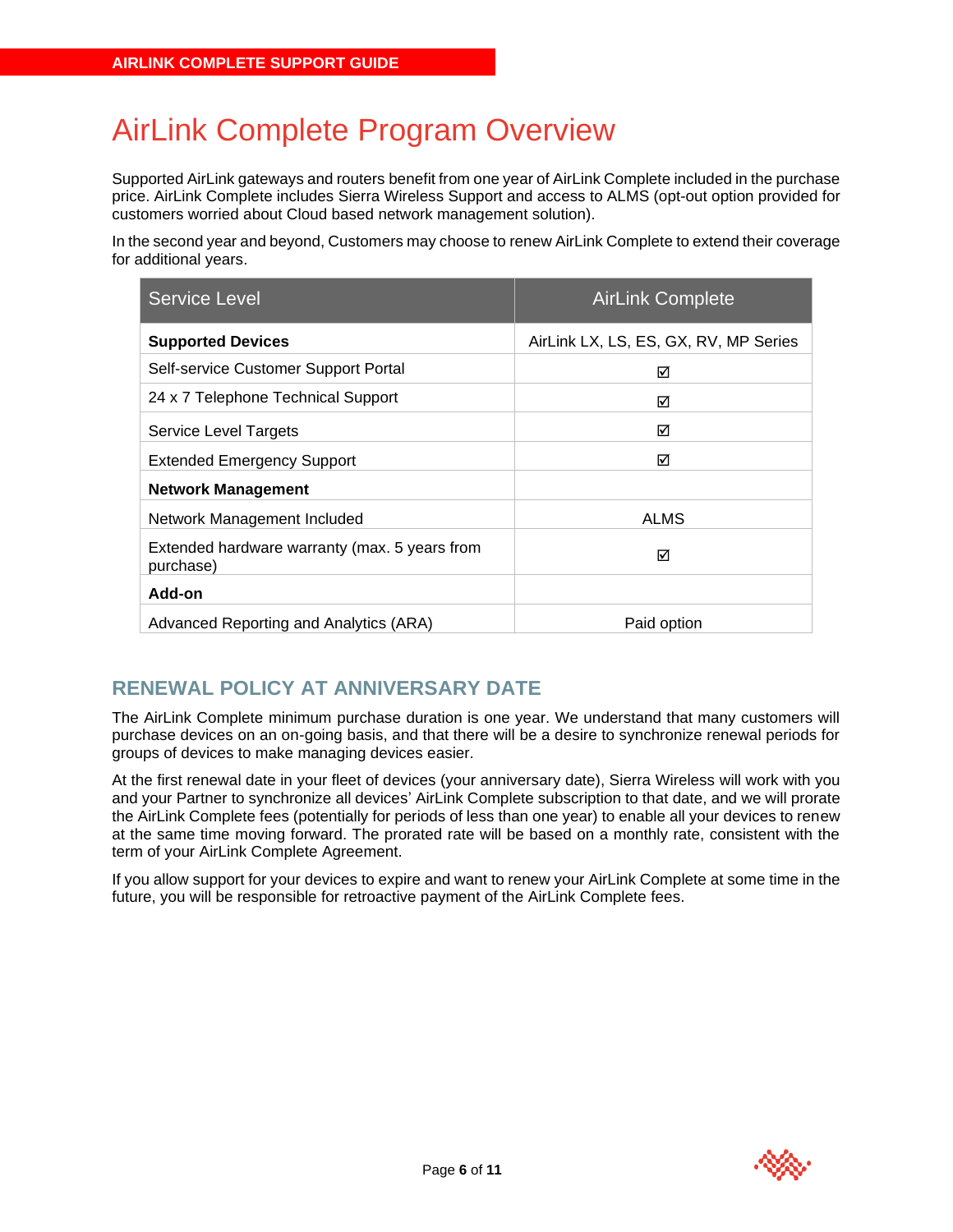### <span id="page-6-0"></span>**CUSTOMER SUPPORT**

#### **Dedicated Customer Support**

Customers are recommended to open support tickets via the Customer Support Portal. In addition, AirLink Complete customers get access to dedicated technical support by phone 24 hours a day, 7 days a week. This tier 1 technical support will assist with basic questions, open Support cases as required and assess the severity level of a Customer's issue.

Sierra Wireless provides 24/7/365 emergency support for Severity Level 1 (Critical) issues for AirLink Complete customers. Customers can call in to the standard support telephone number, the AirLink Complete support team will be notified, and will respond to the issue within one hour.

For issues that are severity level 2-4, the issue will be deferred to the Customer Support team that will respond to the issues during standard business hours. Standard business hours are from 6:00 a.m. to 5:00 p.m. Pacific Time, Monday to Friday, excluding major statutory holidays (Christmas Day, Boxing Day, New Year's Day, and Labor Day).

| <b>Severity</b> | Response<br>Time   | On-going<br>Communication     | <b>Management Escalation</b>                    |
|-----------------|--------------------|-------------------------------|-------------------------------------------------|
| - Critical      | $<$ 1 hour         | As agreed                     | After 2 hours if not resolved or<br>downgraded  |
| 2 – Major       | $<$ 2 hours        | Every 4 hours or as<br>agreed | After 24 hours if not resolved or<br>downgraded |
| 3 – Moderate    | 1 Business Day     | Weekly                        | N/A                                             |
| $4 -$ Minor     | 2 Business<br>Days | N/A                           | N/A                                             |

#### **Service Level Targets**

#### <span id="page-6-1"></span>**NETWORK MANAGEMENT**

#### **Cloud Access to Network Management Tools**

All AirLink Complete Customers are provided access to the cloud-based ALMS network management tool for all supported routers and gateways (except if customers have opted out at the time of device registration).

One year subscription of ALMS is provided per router or gateway through the addition of one Service Pack (12 months of ALMS tokens) to the customer's ALMS account. For Customers that subscribe to ARA addon (paid option), access is provided to the cloud-based ALMS ARA network management tool for the duration of the agreement (done through three ALMS Service Packs per router or gateway added to the customer's ALMS ARA account).

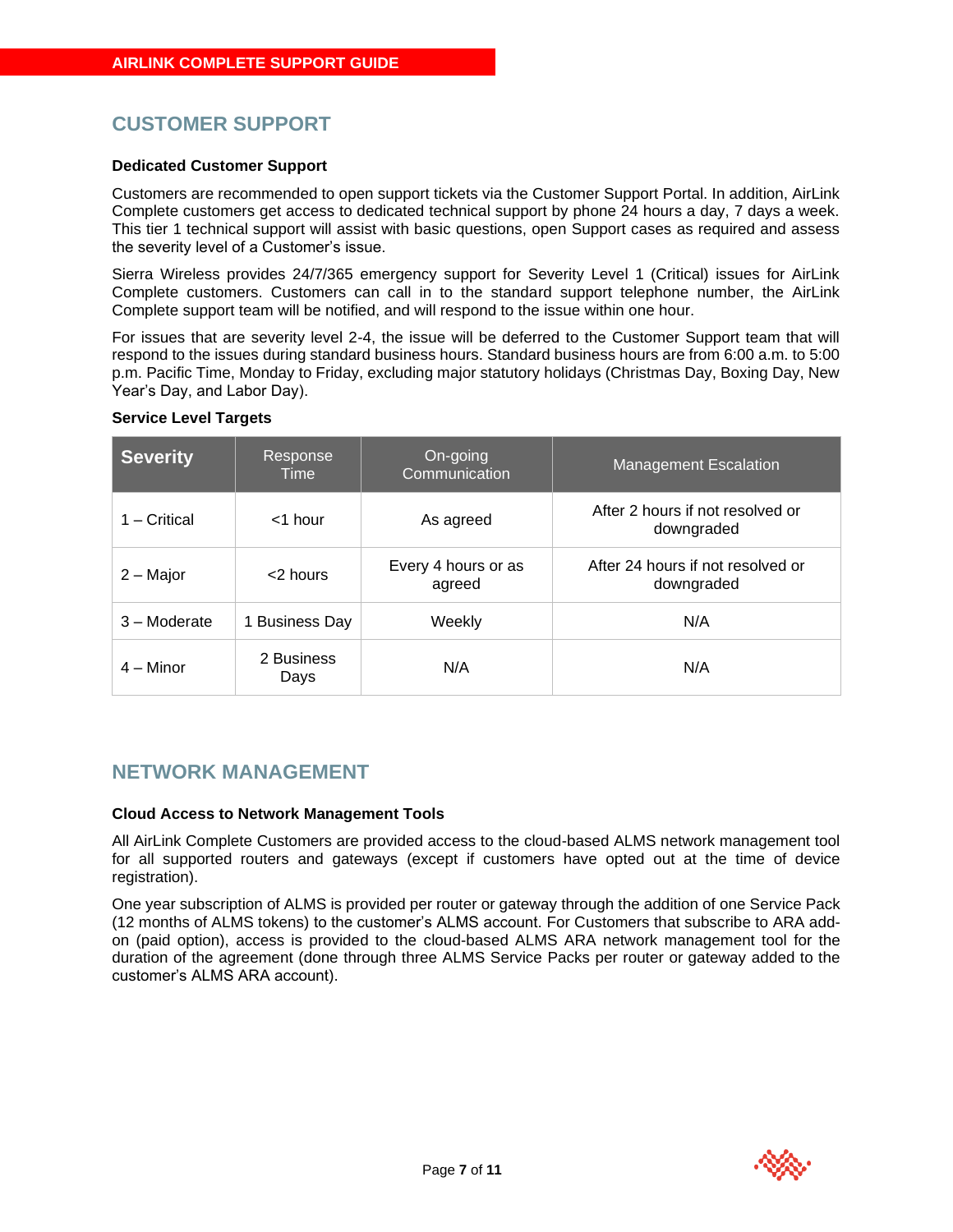# <span id="page-7-0"></span>AirLink Complete Severity Definitions

Sierra Wireless is committed to delivering the highest level of support to our customers. To help us manage support requests, we have developed a severity scale to categorize the impact of issues to our customers' operations. Our Customer Support team uses these guidelines to ensure that our customers receive the best support possible, and that all issues are addressed in a timely fashion, appropriate to the level of severity of the issue.

**Critical**: The Sierra Wireless Product and/or Service is down for a customer's entire installation or a major portion of their fleet. The issue is persistent or unrecoverable. The customer's business operation is severely disrupted. There is no workaround available to the issue.

**Major**: The Sierra Wireless Product and/or Service is severely degraded, or a major product function is not operating per specification. The issue is persistent or reproducible. The customer's business operation is critically impacted. There is no practical workaround available for the issue.

**Moderate**: A major Product and/or Service function is not operating per specification. An acceptable workaround is available. The customer's business operations can continue.

<span id="page-7-1"></span>**Minor**: General product usage questions. There is no impact on business operations.

### **ISSUE RESOLUTION**

The resolution to an issue, regardless of the Severity level, might take the form of an upgrade, downgrade, maintenance release, patch, configuration change(s), hardware replacement, or other remedial actions that the Sierra Wireless Customer Support team considers appropriate. Updates on progress to developing a solution will be provided as agreed to between you, the customer, and the Sierra Wireless Customer Support team.

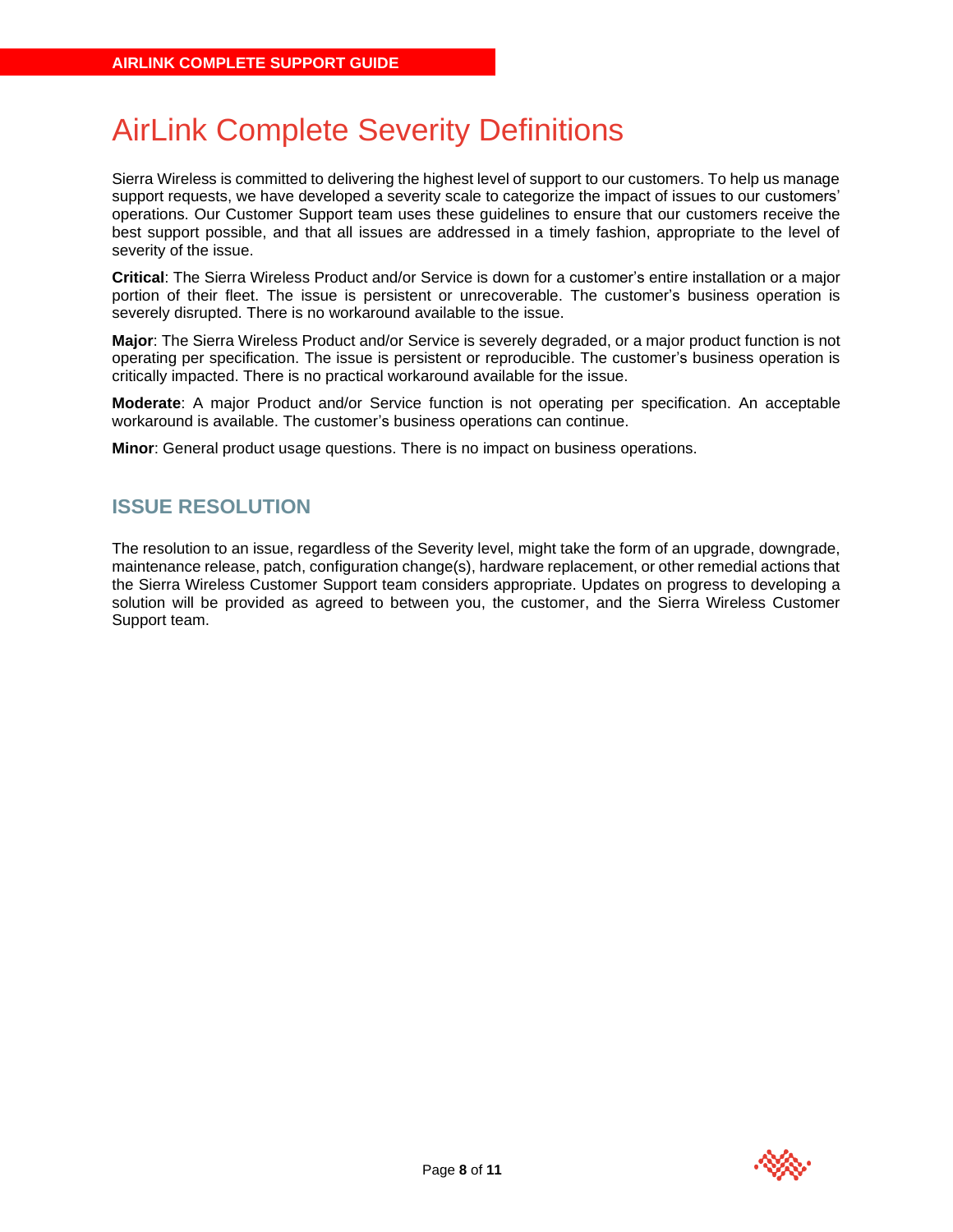# <span id="page-8-0"></span>AirLink Complete – Support Terms and Conditions

**General**. This sets forth the terms and conditions that apply to your use of the AirLink Complete programs provided in conjunction with your purchase and use of AirLink routers and gateways. Sierra Wireless may limit or terminate AirLink Complete or may elect not to renew AirLink Complete for any customer, including those who use the services in an irregular, excessive, abusive or fraudulent manner, as determined by Sierra Wireless in its sole discretion. Sierra Wireless may change or add to the terms of AirLink Complete at any time, and to change, delete, discontinue or impose conditions on any feature or aspect of AirLink Complete upon notice by any means Sierra Wireless determines in its sole discretion to be reasonable, including sending you an e-mail notification or posting information concerning any such change, addition, deletion, discontinuance or conditions on any Sierra Wireless website or in The Source, which can be found at [http://source.sierrawireless.com/.](http://source.sierrawireless.com/)

**AirLink Complete**. The details and features of all AirLink Complete programs can be found in the AirLink Complete summary [https://www.sierrawireless.com/products-and-solutions/routers-gateways/airlink](https://www.sierrawireless.com/products-and-solutions/routers-gateways/airlink-complete/)[complete/.](https://www.sierrawireless.com/products-and-solutions/routers-gateways/airlink-complete/)

**Not Covered by AirLink Complete**. AirLink Complete programs do not cover, and Sierra Wireless will have no obligation to provide support for, support issues caused by or resulting from any of the following: (a) normal wear and tear; (b) products manufactured by parties other than Sierra Wireless, which include, without limitation, servers, antennas and RFID tags; (c) problems relating to hardware and software other than Sierra Wireless hardware or software such as, but not limited to, problems with power sources, network lines, plug-in radios, computers; (d) products not purchased from Sierra Wireless or its authorized resellers or distributors; (e) damages caused by accidents, acts of God, modifications contrary to Sierra Wireless' documentation or specifications applicable to the Product, misuse, moisture or liquids, proximity or exposure to heat, abnormal working conditions (e.g. high voltage, AC voltage, corrosion), accident, abuse, neglect, misapplication; (f) customer's failure to abide by the use, safety, and maintenance instructions contained in the packaging of the Product or made available by Sierra Wireless; (g) products that have been repaired or modified by anyone other than Sierra Wireless or its authorized service providers; (h) any Product where the serial number has been removed or that has been damaged, defaced, removed or rendered defective, including, without limitation, as a result of misuse, abuse, contamination, improper or inadequate maintenance, or other external causes; (i) any equipment other than the Product; (i) malfunctions or defects resulting from the use of the Product with products, services or ancillary or peripheral equipment not expressly approved or provided by Sierra Wireless, and where it is determined by Sierra Wireless that such malfunction or defect is not the fault of the Product itself; (k) any software not supplied by Sierra Wireless; (l) improper installation or testing of the Product by someone not authorized by Sierra Wireless, including, without limitation, improper wiring; or (m) any Product where Sierra Wireless is unable to find any faults or defects in the returned Product.

**Software Updates and Upgrades**. All AirLink Complete customers are eligible for upgrades and updates of the Sierra Wireless devices software ("Software"), at no additional cost. Details of new releases will be posted on the Source, Sierra Wireless' online repositor[y http://source.sierrawireless.com.](http://source.sierrawireless.com/) If Customer does not wish to apply the upgrade or update, Customer should contact Sierra Wireless technical support and paragraph (f) of this Section shall be applicable. The following conditions apply: (a) Sierra Wireless will advise you from time to time of any updates or upgrades available for the Software. The timing, methods and extent to which any such problem resolutions, fixes, updates and upgrades are made available are at Sierra Wireless' sole discretion; (b) upgrades do not include newly released product, including optional applications which must be purchased separately; (c) upgrades and updates are provided by Sierra Wireless "as is". In no event does Sierra Wireless warrant that the upgrades and updates are error free or that Customer will be able to operate such upgrades and updates without problems or interruptions. In addition, due to the continual development of new techniques for intruding upon and attacking networks, Sierra Wireless does not warrant that the upgrades and updates or any equipment, system or network on which Software is used will be free of vulnerability to intrusion or attack; (d) unless otherwise agreed in writing between you and us, Sierra Wireless will have no obligation to provide updates or upgrades to the Software. Any updates or upgrades will be released by Sierra Wireless at its sole discretion; (e) Sierra Wireless will support all released versions of Software for at least 12 months following the Software's

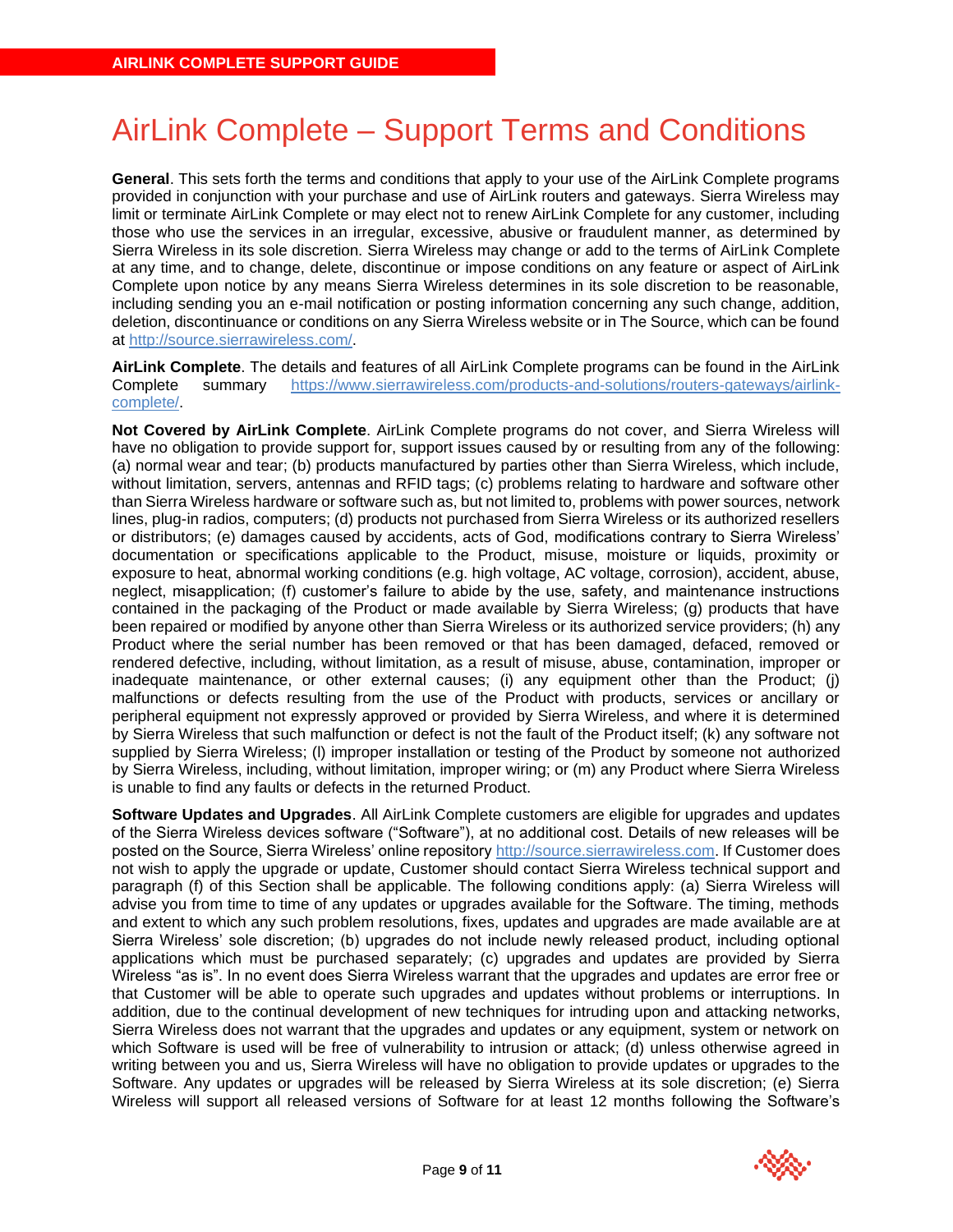release. Versions of Sierra Wireless devices Software that are supported by Sierra Wireless are specified on the Source; and (g) if you request assistance for a problem with Software that is not the most current release of such Software and there is a problem in such Software, then if the problem is known to be fixed in a later release of such Software, Sierra Wireless may require that you change to the later release as the solution to the problem.

**AirLink Complete Term; Not Transferable**. AirLink Complete programs will commence on the date you purchase the paid AirLink Complete program and will expire in accordance with the support period described in the ordering document executed by Sierra Wireless or a Sierra Wireless authorized reseller (the "Paid Support Period"). For new AirLink routers or gateways purchases, AirLink Complete program will commence on the date you register the device, and no later than 60 days after the purchase date of the said AirLink router or gateways.

Sierra Wireless reserves the right to cease offering renewal of the paid AirLink Complete Programs at any time. Your rights may be terminated by Sierra Wireless immediately and without notice if you fail to comply with any term or condition of the AirLink Complete program. Any such termination shall not affect Sierra Wireless's rights hereunder.

AirLink Complete coverage is not transferable or assignable to any third party or applicable to any other Sierra Wireless products. The Support coverage is valid only for the original purchaser of AirLink Complete; however, a subsequent purchaser of AirLink products may purchase their own AirLink Complete, which would be subject to terms and conditions then in effect. In the case of a subsequent purchaser of AirLink products, the AirLink Complete programs shall in no event include the hardware warranty or repair and/or replacement of an AirLink product. Any re-sale, transfer or distribution of Sierra Wireless product automatically voids any further AirLink Complete for such product, and Sierra Wireless has no obligation or liability to return, refund or credit to you any amount, including pre-paid fees, with respect to any remaining paid support period.

**Ownership of Software**. Intellectual Property Rights: All proprietary and intellectual property rights, title and interest including copyright in and to the original and all copies of the Software and updates and upgrades and the documentation or any changes or modifications made to the Software and updates and upgrades or related documentation shall be and remain that of Sierra Wireless or its licensor as the case may be. You have no proprietary and intellectual property rights, title or interest in or to any Software and updates and upgrades or related documentation except as granted herein. You shall not at any time whether before or after the termination of the AirLink Complete term contest or aid others in contesting or doing anything which otherwise impairs the validity of any proprietary and intellectual property rights, title or interest of Sierra Wireless in and to any Software, updates and upgrades or related documentation.

Markings: You shall not obliterate, alter or remove any proprietary or intellectual property notices from the Software, updates and upgrades and to the extent the Support program or any other agreement between the Parties permits Customer to make copies of the Software and the updates and upgrades, Customer shall reproduce such notices as they appear on the Software.

**Disclaimer of Warranties**. EXCEPT AS OTHERWISE EXPRESSLY SET FORTH, ALL PRODUCTS, SOFTWARE AND SERVICES ARE PROVIDED TO YOU ON AN "AS-IS" AND "AS AVAILABLE" BASIS WITHOUT WARRANTY OF ANY KIND, EXPRESS, IMPLIED OR STATUTORY AND, TO THE MAXIMUM EXTENT PERMITTED BY APPLICABLE LAW, SIERRA WIRELESS, ITS AFFILIATES, LICENSORS, AND SERVICE PROVIDERS, (COLLECTIVELY, "SUPPLIERS") DISCLAIM ALL OTHER WARRANTIES REGARDING THE AIRLINK PRODUCT, SERVICES PROVIDED AND THE SUPPORT PROGRAM, INCLUDING ANY WARRANTY OF FITNESS FOR A PARTICULAR PURPOSE, TITLE, MERCHANTABILITY, AND NON-INFRINGEMENT. SIERRA WIRELESS AND ITS SUPPLIERS DO NOT WARRANT THAT (I) THE OPERATION OF THE PRODUCTS WILL BE UNINTERRUPTED OR ERROR FREE; (II) THE PRODUCTS AND DOCUMENTATION WILL MEET THE END USERS' REQUIREMENTS; (III) THE PRODUCTS WILL OPERATE IN COMBINATIONS AND CONFIGURATIONS SELECTED BY THE END USER OR (IV) THAT ALL PRODUCT ERRORS WILL BE CORRECTED.

**Limitation of Liability**. THE ENTIRE LIABILITY OF SIERRA WIRELESS AND ITS SUPPLIERS FOR ANY REASON SHALL NOT EXCEED THE AMOUNT PAID BY YOU FOR THE AIRLINK SUPPORT PROGRAM